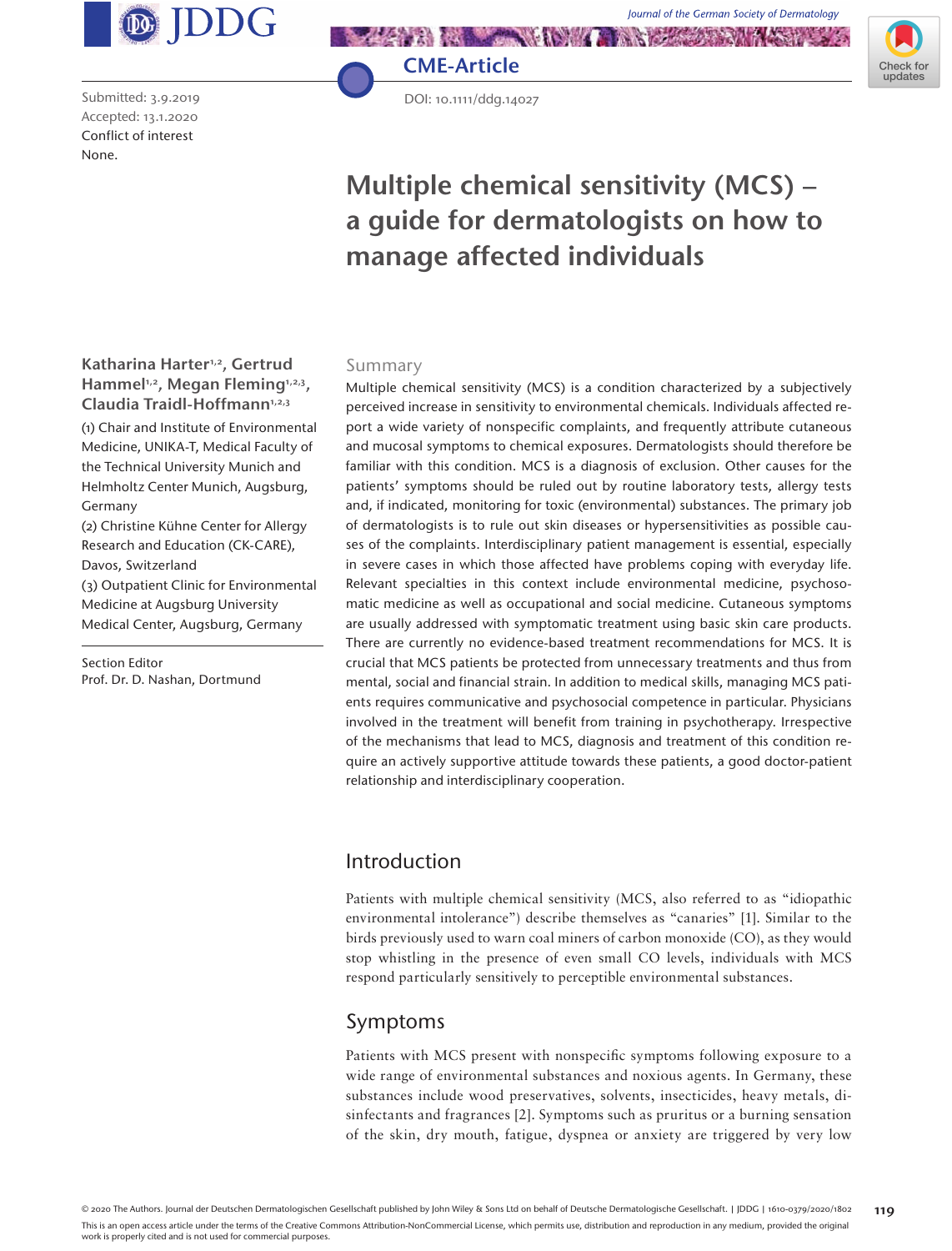MCS refers to a condition in which affected individuals develop nonspecific symptoms following exposure to very low levels of (primarily anthropogenic) environmental agents.

Medical examination of MCS patients shows no specific trigger for their symptoms.

The pathomechanisms involved in MCS are currently unknown.

The prevalence of MCS is estimated at approximately 0.5 %.

levels that otherwise cause no reaction in healthy individuals [3]. Given the large interindividual differences in threshold levels, there are no generally accepted values.

### Pathogenesis

Medical examination of MCS patients shows no specific trigger for their symptoms. The objective findings do not support the patients' self-diagnosis and are therefore inconsistent with their subjective well-being. Affected individuals frequently develop symptoms to multiple chemically unrelated, predominantly synthetic substances. Very rarely, patients may also present with a diffuse clinical picture in which their symptoms are triggered by multiple natural and anthropogenic environmental agents. Our own experience shows that this primarily occurs in patients with long-standing or advanced disease. The exact pathomechanisms resulting in clinical symptoms following exposure to a given trigger are currently unknown.

Proposed hypotheses on the pathogenesis of MCS include aspects such as classical conditioning [4, 5], negative affect [6], physical stress reactions [7], cultural imprinting [8, 9], toxicant-induced loss of tolerance [10] and altered central processing of stimuli [11–13]. A multifactorial model has also been proposed [14]. In particular, it remains unclear whether MCS is primarily a psychosomatic condition in which mental factors precede the physical complaints. On the other hand, it may also be possible that MCS is primarily a somato-psychological disorder in which somatic processes (e.g., conditioning) occur prior to the mental sequelae. According to the biopsychosocial disease model, MCS may also represent a "circular", dynamic condition characterized by the interaction of psychosocial, ecological and biological processes (see Fuchs [15] or Egger [16]). Only the definitive elucidation of the underlying pathophysiology will show whether MCS is primarily a psychosomatic, somato-psychological or "circular" condition. Given these uncertainties, some MCS patients advocate for more research into the effects of chemicals on humans and for a reduction in the use of chemical agents in everyday life. This includes dedicated online forums [17].

# Epidemiology

As MCS is characterized by subjective symptoms and is diagnostically challenging, the prevalence of this disorder is difficult to estimate. In 2005, a nationwide German survey was conducted to obtain epidemiological data on subjective (multiple) chemical sensitivity [18]. Overall, 2,032 individuals > 15 years were surveyed. Nine percent of the respondents attributed their complaints to chemical exposures [18]. The condition was particularly common among women and above-45-year-olds [18]. The self-reported prevalence of medically diagnosed MCS in the total sample was 0,5 % [18]. Despite the difficulties in arriving at a good estimate of the prevalence of MCS, the available data suggests that more than 300,000 adults may possibly be affected in Germany. While the prevalence of self-reported chemical sensitivity is comparable to other Western societies (e.g., USA), the medical diagnosis of MCS is considerably less common in Germany. Possible reasons may include skepticism towards the diagnosis or lack of familiarity with this syndrome on the part of German physicians [18]. However, there may also be actual differences between various countries, for example, in terms of genetic disposition, chemical exposures or public perception [18].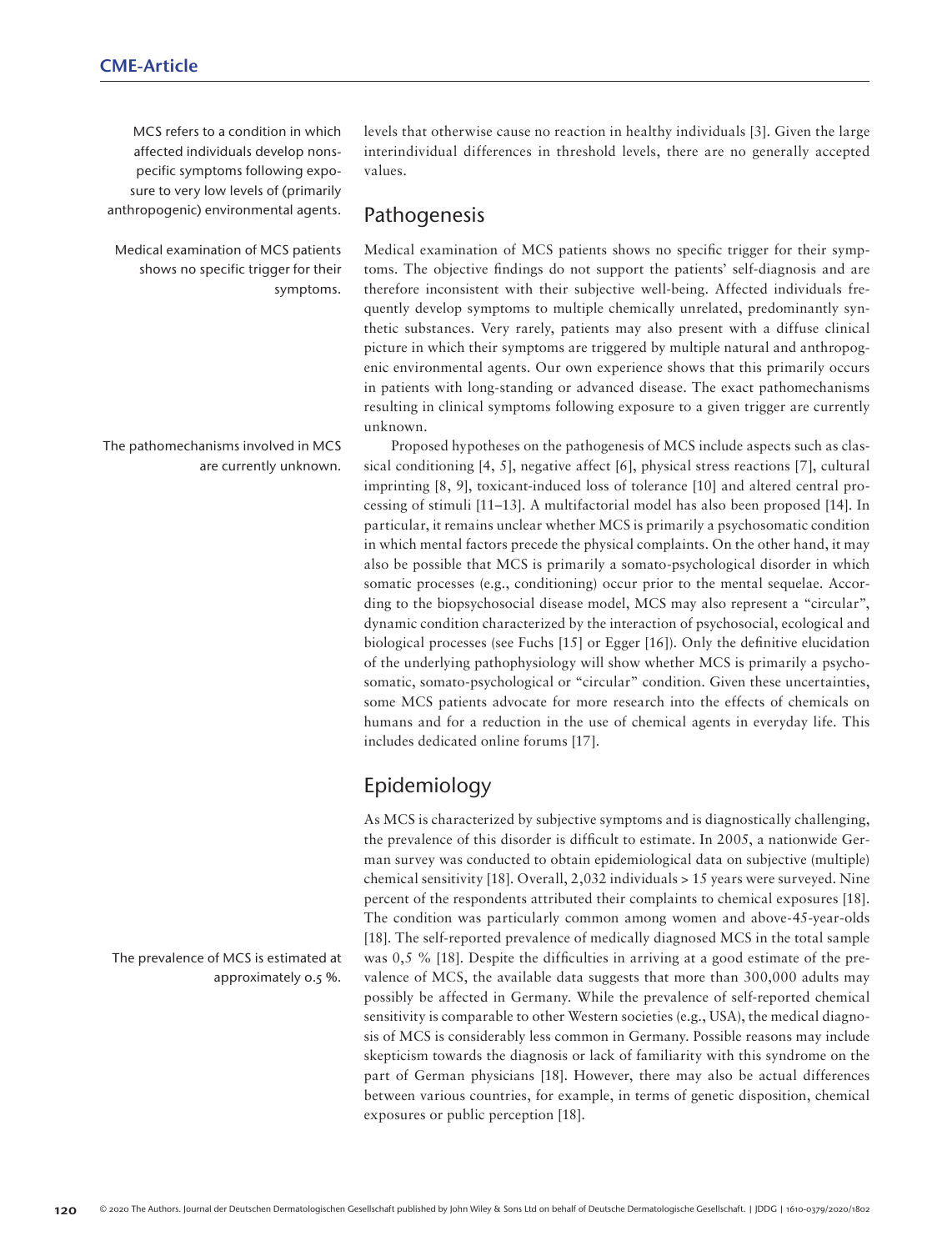In addition individuals with MCS suffer from perceived stigmatization, impaired quality of life and psychosocial comorbidities.

As there is no accepted definition of MCS and its causes, diagnostic classification remains challenging.

> Interdisciplinary workup is recommended.

Psychosocial situation of affected individuals

Apart from physical complaints, individuals with MCS are commonly burdened by their psychosocial situation, and their quality of life is significantly impaired. Patients frequently feel stigmatized and not taken seriously [19]. In addition, many of those affected by MCS are no longer able to work or participate in public life due to their condition [20]. Mental disorders are very common among MCS patients, with nearly 80 % thereof being affected [21]. The presence of additional subjective somatic symptoms allows for the distinction between MCS and genuine psychiatric diseases [22].

## Relevance of MCS for dermatologists

Given that environmental factors are responsible for triggering the symptoms in patients with MCS, the condition is considered an environmental disease. The skin is a barrier between humans and their environment, which is why MCS patients frequently attribute any cutaneous symptoms to their disorder. Unclear skin findings require a diagnostic workup. Allergic diseases should be ruled out. This practical guide is intended to assist dermatologists in the management of patients with MCS. We will discuss whether and how MCS can be diagnosed and treated, and address general aspects to be observed when managing MCS patients.

## Making a definitive diagnosis of MCS is challenging

Although first described by the allergist Theron G. Randolph in the 1960s, no accepted definition of the symptomatology and causes of MCS have been established since then [3, 23]. This renders it difficult to make an unequivocal diagnosis and frequently leaves non-experts with a feeling of arbitrariness. Table 1 shows the 1999 consensus criteria for the definition of MCS published by Bartha et al. [24].

Apart from observing these criteria, it is recommended to perform a simultaneous biopsychosocial diagnostic evaluation of both somatic and psychosocial factors, thus necessitating an interdisciplinary workup of somatic and psychosocial causes of the disorder by appropriate specialists [25]. However, the label "MCS" should always be used with caution [26].

Table 1 Consensus criteria for the definition of multiple chemical sensitivity (MCS) (modified after [24]).

|                | Symptoms are reproducible with repeat chemical exposure.                                                                                                                                               |
|----------------|--------------------------------------------------------------------------------------------------------------------------------------------------------------------------------------------------------|
| $\mathcal{P}$  | It is a chronic condition.                                                                                                                                                                             |
| $\mathcal{E}$  | Symptoms are triggered by low exposure levels that are usually tolerated by other people, or that used to be tolerated<br>prior to the onset of the condition.                                         |
| $\overline{4}$ | Symptoms improve or abate completely when the triggers are avoided or removed.                                                                                                                         |
|                | Symptoms are triggered by various chemically unrelated agents.                                                                                                                                         |
| 6              | Symptoms involve multiple organs or organ systems.                                                                                                                                                     |
| a              | The diagnosis of MCS shall be made If all criteria $(1-6)$ are fulfilled, even if there are other diagnoses (e.g., asthma, aller-<br>gies, migraine) that lead to fulfillment of some of the criteria. |
| b.             | MCS is ruled out when all symptoms (entire spectrum) can be explained by a disorder in the patient's medical history.                                                                                  |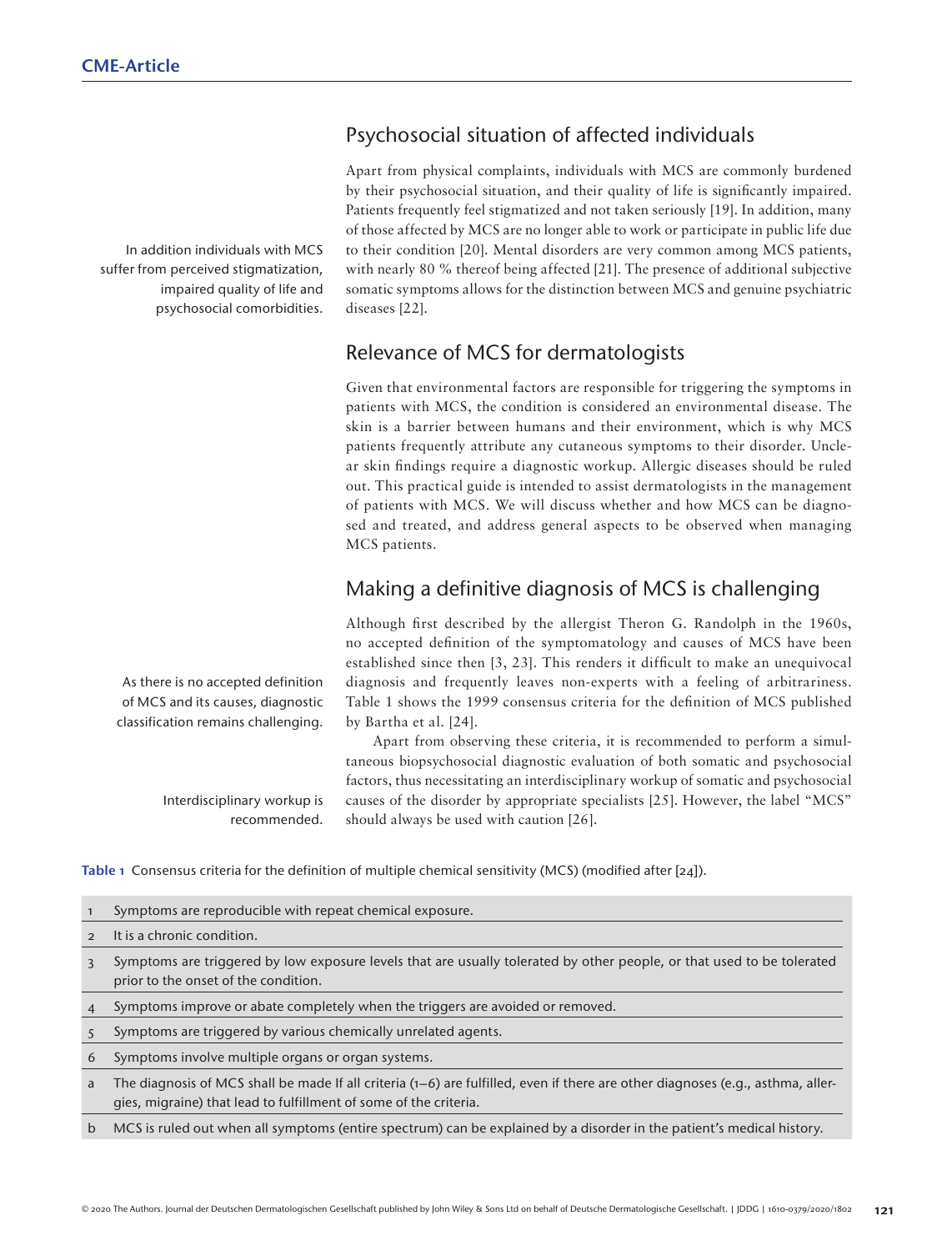Given that MCS is a diagnosis of exclusion, physicians must be familiar with and rule out relevant differential diagnoses.

As MCS patients attribute their symptoms to a number of different environmental factors, they consequently also present to a number of different medical specialties, including dermatologists as well as environmental medicine, social and occupational medicine, psychosomatic medicine, and ENT specialists. Depending on the individual complaints, other specialists too may be consulted. Dermatologists should be familiar with MCS and should be able to diagnose cutaneous symptoms independently of this condition. Given that MCS is a diagnosis of exclusion, physicians must be familiar with and rule out relevant differential diagnoses. As it will be necessary to consult with other specialists, patients should be asked to release other physicians involved in their treatment from confidentiality [27]. Referrals to other specialists should always be discussed with the patients [27]. This course of action requires empathy and also time, which may be limited in everyday clinical practice for economic reasons [28].

Physicians should ask their patients about previous diagnostic tests and treatments [25]. If patients provide prior test results, physicians should use layman's terms to expressly emphasize that these results are normal (if applicable) [27].

In order to be able to treat diseases that are associated with similar symptoms and comorbidities, it is useful to run some basic laboratory tests. Moreover, thyroid disorders as well as type I and type IV hypersensitivities should be ruled as possible causes. The choice of allergy tests should always be guided by the patient's medical history and symptoms in connection with specific or otherwise relevant environmental factors. Nonspecific and expensive screening tests should be avoided [29, 30]. While we frequently see MCS patients in our outpatient clinic who have undergone extensive diagnostic testing, these tests often lack any scientific or clinical evidence, let alone clinical/therapeutic consequences.

If there is any indication as to other specific environmental disease causes, e.g., due to toxic metals (cadmium, mercury), they must be ruled out by appropriate diagnostic tests. Biological monitoring requires a medical justification (i.e., clinical symptoms or definitive exposure). If this is the case, patients should be referred to an environmental medicine specialist for urinalysis to measure levels of organic compounds such as polychlorinated biphenyls, halogenated hydrocarbons (e.g., hexachlorobenzene, ppDDE), naphthol or hydroxypyrene (air pollution). It is important to note that the levels thus determined are reference values and not toxicological threshold values. For purely statistical reasons, the values will be outside the reference range in some cases. This needs to be explained very clearly, otherwise MCS patients will tend to attribute their symptoms to that particular environmental agent [31]. However, this is scientifically not justified.

When taking a patient's biopsychosocial history, it is essential to inquire about aspects such as subjective theories regarding the disorder as well as health and disease behavior. Whenever there are signs of psychosocial stress, the questions should also address issues such as family and social environment, situation at the workplace, traumatic events and resources [25].

In cases of suspected mental comorbidity as well as psychosocial impact or sequelae caused by the disorder, patients should be referred to an appropriate specialist. In order counteract any stigmatizing attitudes towards psychosomatic medicine, it is important to explain to patients that mental and physical processes in the body develop in parallel and that the distinction between the various medical specialties is more a question of language than of science [16]. Supportive psychotherapeutic care is useful, especially given the difficult psychosocial situation affected individuals find themselves in.

Counseling by social medicine or occupational medicine specialists is crucial, especially in cases where patients can no longer work or otherwise participate in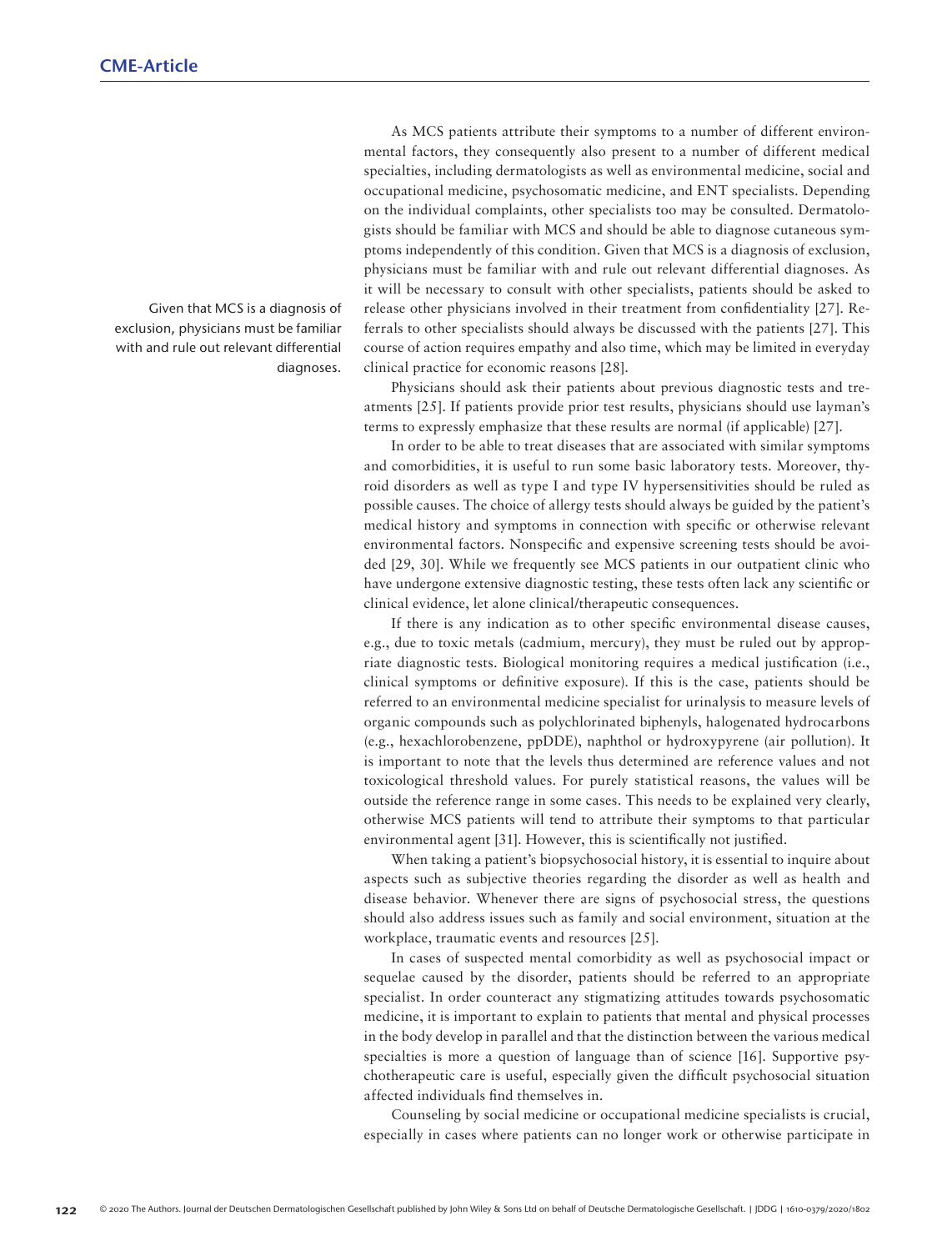MCS patients must be protected from unnecessary diagnostic tests, misdiagnoses and excessive treatments.

social activities due to their condition. Pursuant to the German Social Code (Sozialgesetzbuch), patients may have their disease recognized as disability (due to the high level of impairment) (Article 2 SGB Volume IX) and claim social security benefits (Article 4 SGB Volume IX).

If there is evidence of olfactory or respiratory problems, patients should be referred to an ENT specialist.

Procedures other than those mentioned above are usually not useful or not feasible in the diagnostic workup of patients with MCS. For example, while evaluation of the patient's sense of smell and olfactory threshold might actually be useful, affected individuals will frequently decline such a test due to the various fragrances (triggers) contained in the test kit. Moreover, as there is conflicting data regarding this test, it is not considered an evidence-based diagnostic procedure [32]. Although provocation studies have shown biosensory measurements to be useful in the diagnosis of MCS, they are too complex for everyday practice [12]. Questionnaire-based methods such as the chemical odor sensitivity scale [33] can help identify individuals with increased susceptibility to MCS but are not suitable for making a definitive diagnosis. There is as yet no biomarker for MCS [34].

Especially for environment-related symptoms, patients frequently urge physicians to perform further diagnostic tests, many of which are not evidence based. As the goal of quaternary prevention is to avoid unnecessary interventions, patients must be protected from excessive medical procedures based on the tenet "first, do no harm" (*primum non nocere*). This helps avoid unnecessary diagnostic tests, misdiagnoses, excessive treatments as well as mental, social and financial strain on the part of affected patients [35]. The diagnostic workup and (making the) actual diagnosis always require caution and an interdisciplinary approach to rule out other possible disease causes, as this will have real-life consequences for the subsequent treatment.

The diagnosis of MCS can only be made following interdisciplinary assessment of the individual case, a consensus-based diagnostic workup and exclusion of other causes for the symptoms. There is some controversy as to whether the correct ICD-10 code for MCS should be T78.4 ("allergy, unspecified") or rather code F45.0 ("somatization disorder"). While the DIMDI institute (German Institute for Medical Documentation and Information) codes MCS using code T78.4 in its list of diagnoses [36], MCS is also mentioned in the S3 guidelines "Management of patients with nonspecific, functional and somatoform physical symptoms" [27].

# To date, there are no evidence-based treatment recommendations

To date, there are no evidence-based treatment recommendations for MCS. Cutaneous symptoms such as pruritus may be addressed with symptomatic treatment using basic skin care products. Patients should be expressly advised that their symptoms will likely improve but that there is no cause for worry if there is no immediate relief [27]. It has proven useful to schedule patients for a follow-up appointment two to four weeks later in order to monitor the disease course and adjust the treatment approach, if necessary [27]. Besides the treatment of cutaneous symptoms and other comorbidities, close cooperation with environmental medicine and other specialists should be sought.

Treatment decisions are primarily guided by the severity of the clinical presentation and any prognostic factors regarding the future disease course (Table 2). For patients with severe clinical symptoms or unfavorable prognostic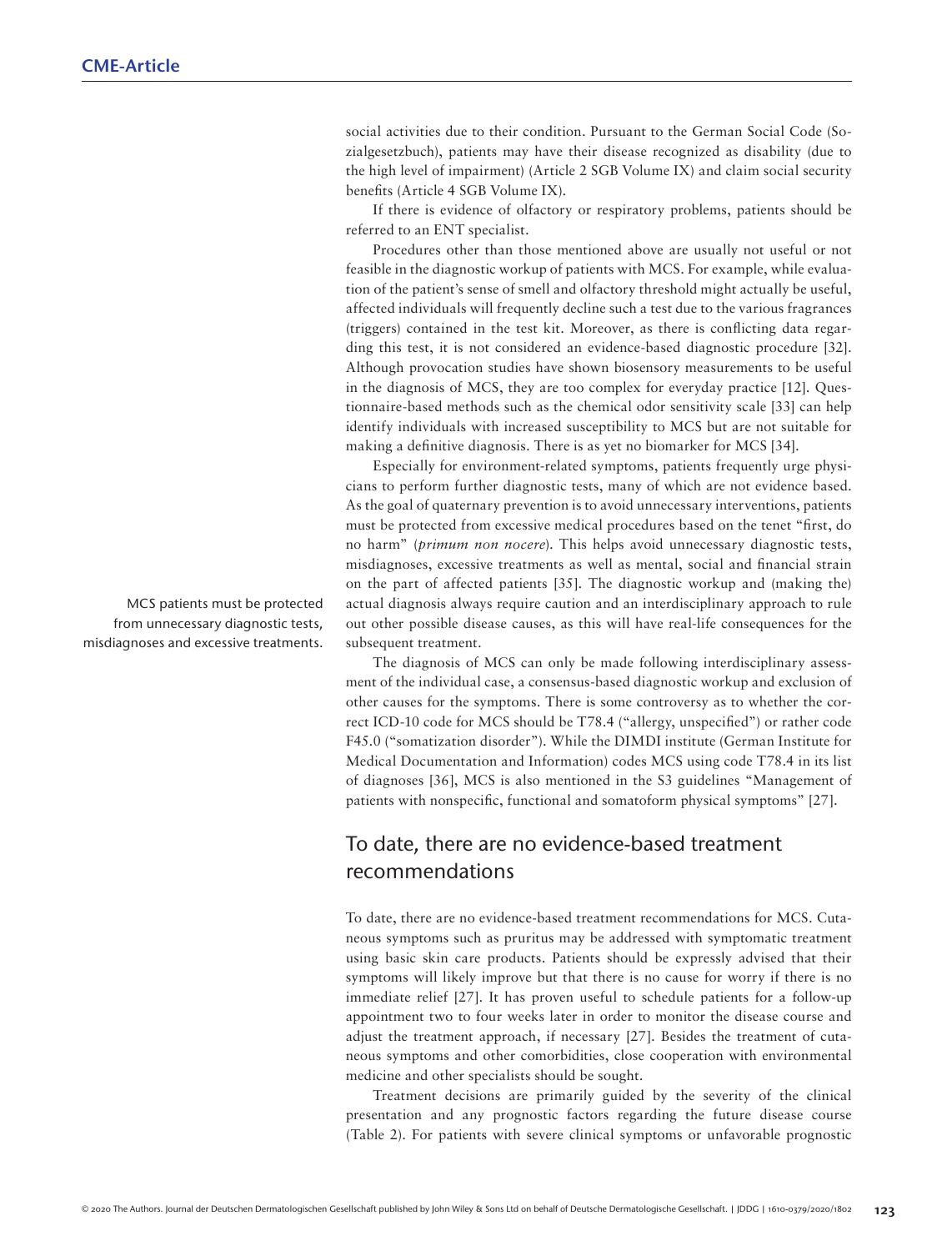| <b>Characteristics of mild disease and</b><br>possible favorable factors                                                                                                                                                                                                                                                                                                                                                                                     | <b>Clinical characteristics of severe</b><br>disease                                                                                                                                                                                                                                                                                                                                                                                                         | <b>Warning signs for preventable</b><br>harmful progression (red flags)                                                                                                                                                                                                                                                        |
|--------------------------------------------------------------------------------------------------------------------------------------------------------------------------------------------------------------------------------------------------------------------------------------------------------------------------------------------------------------------------------------------------------------------------------------------------------------|--------------------------------------------------------------------------------------------------------------------------------------------------------------------------------------------------------------------------------------------------------------------------------------------------------------------------------------------------------------------------------------------------------------------------------------------------------------|--------------------------------------------------------------------------------------------------------------------------------------------------------------------------------------------------------------------------------------------------------------------------------------------------------------------------------|
| Few, short-lived symptoms<br>$\overline{\phantom{0}}$<br>Subjective well-being is largely<br>consistent with objective findings<br>No or only mild psychosocial burden<br>Active coping strategies<br>$\overline{\phantom{0}}$<br>Healthy lifestyle<br>Social support<br>Favorable conditions at the<br>workplace<br>Successful doctor-patient<br>relationship<br>Bio-psycho-eco-social approach,<br>avoiding disaster scenarios and<br>unnecessary measures | Multiple different symptoms<br>$\overline{\phantom{m}}$<br>Frequent or persistent symptoms<br>$\overline{\phantom{m}}$<br>Dysfunctional perception of health/<br>$\overline{\phantom{m}}$<br>disease and dysfunctional behavior<br>- Significantly reduced functioning<br>(sick leave $>$ 4 weeks, social<br>withdrawal, physical deconditioning<br>Moderate-to-severe psychosocial<br>stress<br>Mental comorbidity<br>Difficult doctor-patient relationship | - Very severe symptoms<br>$-$ Self-injury<br>Suicidal tendencies<br>$-$<br>- Physical sequelae<br>- Severe mental comorbidity<br>with significant impairments in<br>everyday life<br>Frequent changes of health<br>care professionals and frequent<br>treatment discontinuations<br>Evidence of iatrogenic harmful<br>behavior |
| $\rightarrow$ Continue treatment; offer psychoso-<br>cial care, if necessary; repeat assess-<br>ment after three months                                                                                                                                                                                                                                                                                                                                      | $\rightarrow$ Interdisciplinary care by specialist/s<br>and psychotherapist                                                                                                                                                                                                                                                                                                                                                                                  | $\rightarrow$ Immediate initiation of interven-<br>tions, for example, in a (semi-)inpati-<br>ent setting at an appropriate facility                                                                                                                                                                                           |

Table 2 Tool for assessing disease severity and making treatment decisions (modified after [25, 45]).

factors, treatment in a (semi-)inpatient setting at an appropriate facility should be considered.

As most patients perceive avoidance as a particularly useful strategy, this is frequently the intervention of first choice [37]. In many cases, however, avoiding (the) trigger(s) completely is either impossible or results in significant impairment of quality of life. Moreover, as long as there is no scientific evidence that avoidance is effective, treatment of MCS should primarily focus on coping strategies in order to prevent reinforcement of anxiety [26].

Given our requirements in terms of hygiene and technical standards, achieving an entirely "MCS-friendly" environment seems to be next to impossible. Reference values can only be lowered so much, and this approach reaches its limits when it comes to essential foods and other substances (e.g. cleansing and disinfection agents) [38]. At this point, at the latest, patients must use individual measures to protect themselves [38].

In a survey, many affected individuals reported that meditation or prayer had a positive effect on their symptoms [39]. Dietary changes (rotation diet or dietary supplements such as *lactobacillus acidophilus* or magnesium), air filters, massages, acupressure, patient support groups and other measures were considered useful by many MCS patients [39]. On the other hand, based on patient reports, pharmacological treatment had a negative effect on their symptoms [37].

Considering the multitude of hypotheses on the pathogenesis of MCS and the large number of organ systems potentially affected, there are many symptomatic treatment strategies apart from mere avoidance of possible triggers. All of these strategies should be based on an interdisciplinary approach.

Supportive psychosomatic or psychotherapeutic measures, learning relaxation and stress management techniques (e.g. "mindfulness-based stress reduction" [40]), and increased physical activity can all improve coping in everyday life and lead to enhanced well-being [25].

Treatment should primarily focus on coping strategies.

Based on patient reports, relaxation techniques, patient support groups, air filters and dietary changes have a positive effect on MCS symptoms.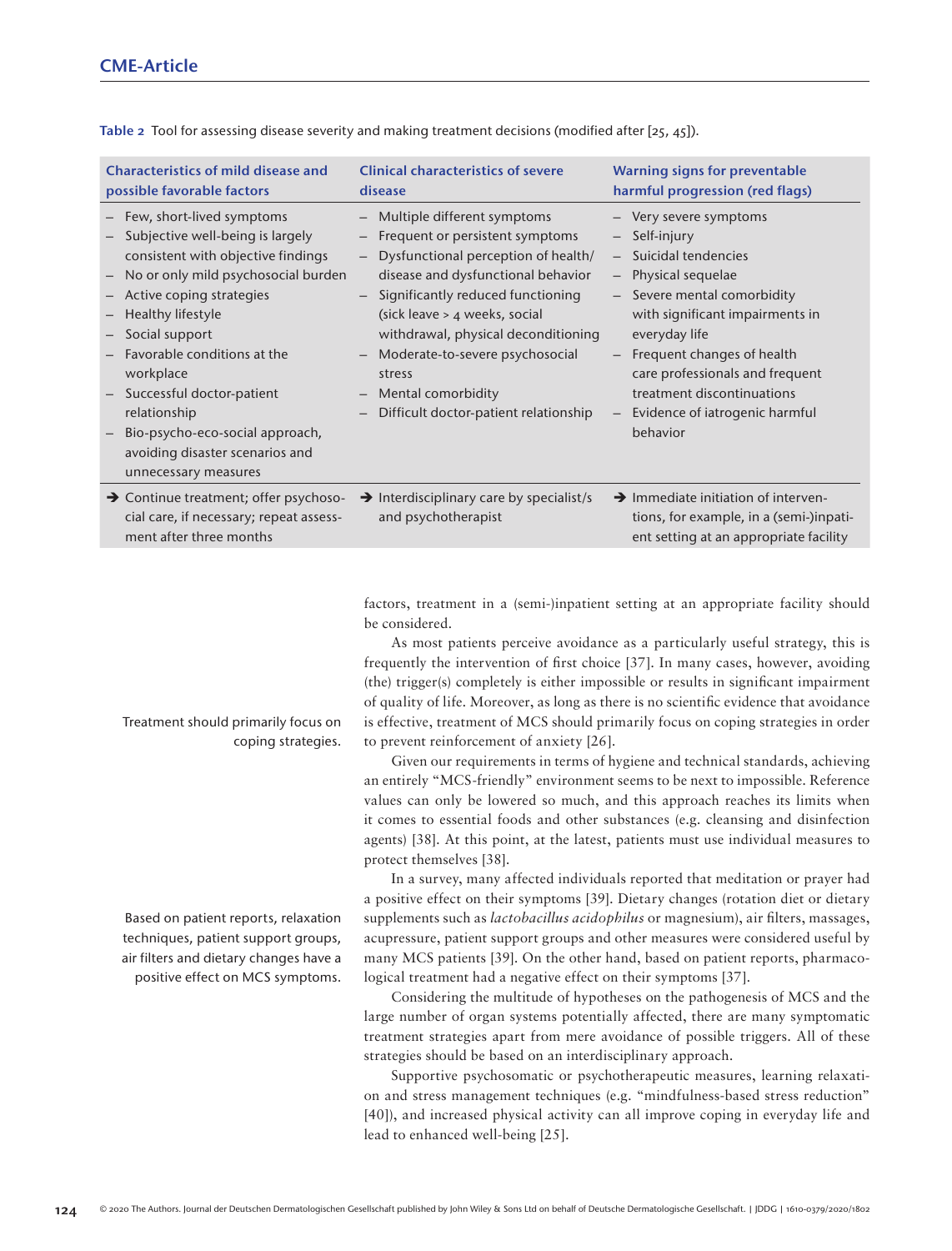Scientific studies have shown that psychotherapeutic support, nasal sprays with hyaluronic acid and transcranial magnetic stimulation may improve the well-being of patients with MCS.

When talking to affected individuals, physicians should exhibit an actively supportive attitude and use language that is readily understood by lay persons.

Some authors recommend various combinations of different antioxidants, frequently accompanied by "detoxifying" measures [41]. However, these measures are not evidence based. Not least because of the varying doses and combinations used, it is difficult to evaluate the benefits of individual substances. Treatment with a multitude of pills and infusions may lead to "catastrophizing", thus making patients perceive their disorder particularly negatively; this phenomenon is known to have a negative impact on the subsequent disease course. One should also keep in mind that such treatments place a significant financial strain on patients.

It has been demonstrated that nasal sprays with hyaluronic acid used to treat olfactory symptoms can improve the well-being of affected study subjects [42]. Transcranial magnetic stimulation has also been shown to improve the symptom burden, while having no effects on functional impairment [43].

If MCS is regarded as a somatoform or functional disorder, it may be treated accordingly [44]. For treatment of functional physical symptoms, physicians from all medical specialties are recommended to observe the S3 guidelines "Management of Patients with Nonspecific, Functional and Somatoform Physical Symptoms" [27].

If patients demand additional treatments that are not evidence based and may do more harm than good, readily understandable language should be used to explain to them why these interventions will not have the desired effects.

# Medical skills beyond diagnosis and treatment: listening and taking symptoms seriously

Irrespective of the various – and anything but clear-cut – options for diagnosis and treatment, caring for MCS patients requires that physicians have certain 'soft skills'. In particular, patients with a condition that has no known cause and no definitive diagnostic and therapeutic options are greatly affected by this uncertainty and are therefore susceptible to mental sequelae. It is the responsibility of physicians of all specialties to take these patients seriously, build a trusting doctor-patient relationship and to relieve them of the fear of harmful developments, without belittling or negating their symptoms [27]. It is important that physicians listen to their patients carefully and attentively, without interrupting them during the first phase of the interview [27]. The physician's communicative and psychosocial skills are therefore particularly important; additional psychotherapeutic expertise is likewise useful (Table 3).

When talking to affected individuals, physicians should exhibit an actively supportive attitude and use language that is readily understood by lay persons. If necessary, one should actively ensure that the patient has understood the information given. Stigmatizing or catastrophizing communication must be avoided in

Table 3 Medical skills according to Egger (2017) [16].

| <b>Mandatory communication</b><br>(psychosocial) skills                                                              | Mandatory skills in natural science                                          | Special skills in psychotherapy                                                                                                                                                     |
|----------------------------------------------------------------------------------------------------------------------|------------------------------------------------------------------------------|-------------------------------------------------------------------------------------------------------------------------------------------------------------------------------------|
| Professional doctor-patient communi-<br>cation; promoting a bio-psycho-eco-<br>social understanding of the condition | Knowledge of and skills in bio-medical<br>interventions and surgical options | Knowledge of and psychological skills<br>in the management of behavioral<br>risk factors; actively and supportively<br>helping patients to help themselves;<br>resource orientation |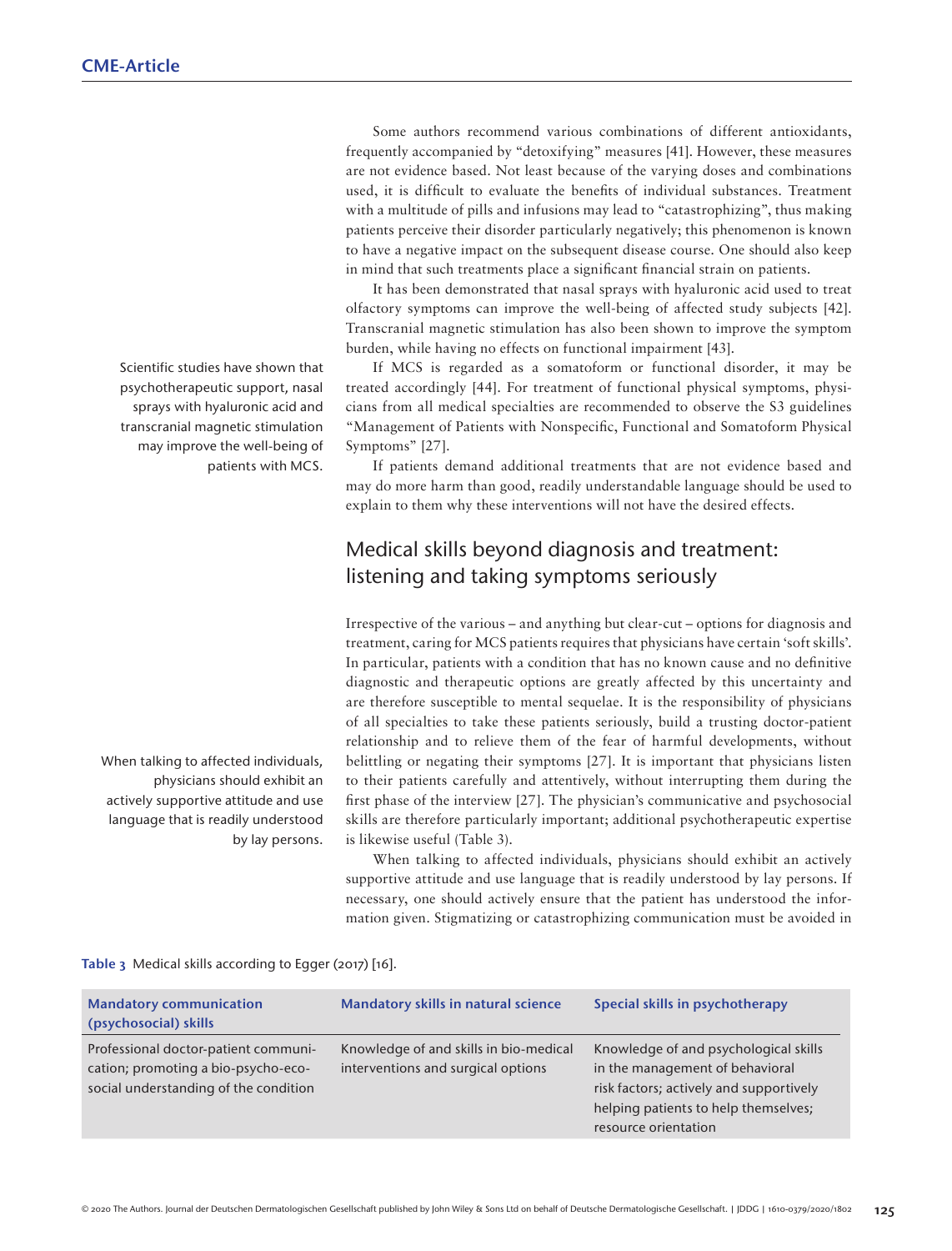order to build a positive doctor-patient relationship [45]. If the medical history and clinical findings do not yield any evidence for a preventable and potentially harmful progression of known physical or mental diseases, this should be immediately communicated and explained to the patient, using clear and readily understandable language [27]. Patients should be involved in setting incremental, realistic treatment goal such as improved well-being, or increased physical or social activity [27].

Advanced medical education courses available to dermatologists in this context include courses on "basic psychosomatic care". Communication training is another option to improve their skills in effectively communicating with and managing MCS patients.

### Conclusions

Patients with MCS respond to even very small levels of environmental agents and present with a wide range of nonspecific symptoms. As the skin may also be affected, for example, in the form of pruritus, dermatologists will be confronted with this disorder in everyday clinical practice.

Establishing a definitive classification of MCS remains a challenge due to our insufficient understanding of its pathogenesis and particularly due to the lack of objective, evidence-based biomarkers. Thus, MCS is a diagnosis of exclusion. It is up to the dermatologist to investigate and, if needed, treat any skin diseases and hypersensitivities that may be the cause of the patient's symptoms. To date, there is no evidence-based treatment for MCS.

Exactly for this reason, interdisciplinary cooperation in both diagnosis and treatment is just as important for MCS patients as treating any cutaneous symptoms, for example, by using basic skin care products. Communication skills on the part of physicians are essential, and patients' symptoms have to be taken seriously.

Science needs to comply with the demands of those affected and investigate the effects of anthropogenic agents on the human body in greater detail. In the course of these investigations, scientists also need to clarify whether MCS is primarily a psychosomatic, a somato-psychological, or a "circular" disorder. In the future, this may offer new options for diagnosis and treatment of MCS.

#### References

- 1 Lipson JG. We are the canaries: self-care in multiple chemical sensitivity sufferers. Qual Health Res 2001; 11(1): 103–16.
- 2 Harth W, Gieler U. Multiple-chemical-sensitivity-Syndrom (MCS). In: Harth W, Gieler U (eds.): Psychosomatische Dermatologie. Heidelberg: Springer Medizin Verlag, 2006: 43.
- 3 Rossi S, Pitidis A. Multiple Chemical Sensitivity: Review of the state of the art in epidemiology, diagnosis, and future perspectives. J Occup Environ Med 2018; 60(2): 138–46.
- 4 Van den Bergh O, Winters W, Devriese S, Van Diest I. Learning subjective health complaints. Scand | Psychol 2002;  $43(2)$ :  $147-52$ .
- 5 Parma V, Ferraro S, Miller SS et al. Enhancement of odor sensitivity following repeated odor and visual fear conditioning. Chem Senses 2015; 40(7): 497–506.
- 6 Skovbjerg S, Christensen KB, Ebstrup JF et al. Negative affect is associated with development and persistence of chemical intolerance: a prospective populationbased study. J Psychosom Res 2015; 78(5): 509–514.
- 7 Binder LM, Campbell KA. Medically unexplained symptoms and neuropsychological assessment. J Clin Exp Neuropsychol 2004; 26(3): 369–92.
- 8 Shorter E. Multiple chemical sensitivity: pseudodisease in historical perspective. Scand J Work Environ Health 1997; 23 (Suppl 3): 35-42.
- 9 Hausteiner-Wiehle C. "The environment makes me ill". Fears and complaints attributed to the environment. Psychotherapeut 2013; 58(6): 539–44.

### Correspondence to

Claudia Traidl-Hoffmann, MD, PhD Institute of Environmental Medicine UNIKA-T

Neusäßer Straße 47 86156 Augsburg, Germany

E-mail: claudia.traidl-hoffmann@ tum.de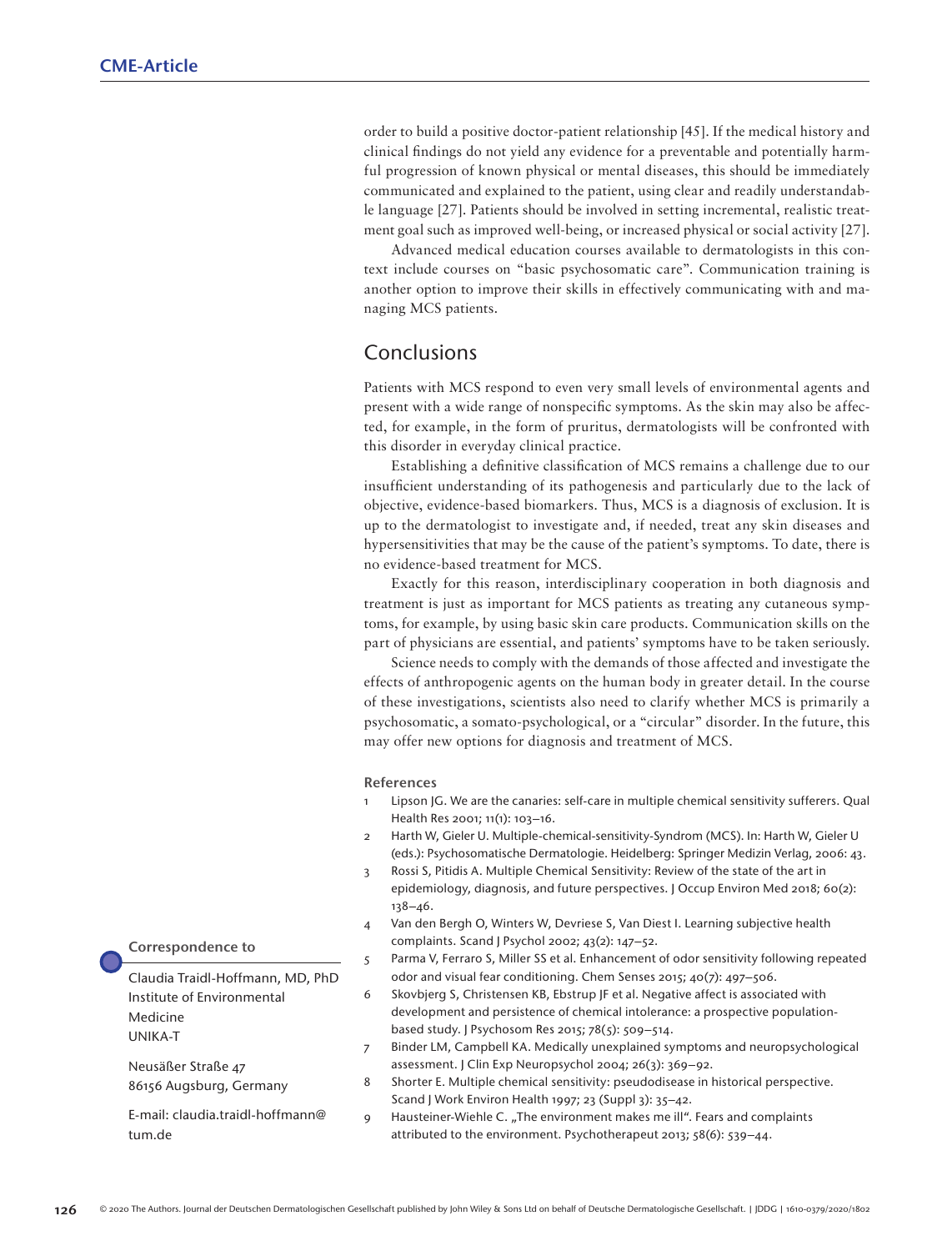- 10 Miller CS. Are we on the threshold of a new theory of disease? Toxicant-induced loss of tolerance and its relationship to addiction and abdiction. Toxicol Ind Health 1999; 15(3–4): 284–94.
- 11 Bell IR, Baldwin CM. Multiple Chemical Sensitivity. Women and Health (Second Edition); 2013: 1379–1394.
- 12 Andersson L, Claeson A-S, Dantoft TM et al. Chemosensory perception, symptoms and autonomic responses during chemical exposure in multiple chemical sensitivity. Int Arch Occup Environ Health 2016; 89(1): 79–88.
- 13 Alessandrini M, Micarelli A, Chiaravalloti A et al. Involvement of subcortical brain structures during olfactory stimulation in multiple chemical sensitivity. Brain Topogr 2016; 29(2): 243–52.
- 14 Bauer A, Schwarz E, Martens U. Patienten mit multiplen Chemikalienintoleranzen: Umweltmedizin oder Psychosomatik? Z Allg Med 2007; 83(11): 442–6.
- 15 Fuchs T. Das Gehirn ein Beziehungsorgan: eine phänomenologisch-ökologische Konzeption. Vol 2. Stuttgart: W. Kohlhammer GmbH, 2009.
- 16 Egger JW. Theorie und Praxis der biopsychosozialen Medizin. Körper-Seele-Einheit und sprechende Medizin. Wien: facultas Verlag, 2017.
- 17 Phillips T, Rees T. (In)Visibility Online: the benefits of online patient forums for people with a hidden illness: the case of multiple chemical sensitivity (MCS). Med Anthropol Q 2018; 32(2): 214–32.
- 18 Hausteiner C, Bornschein S, Hansen J et al. Self-reported chemical sensitivity in Germany: a population-based survey. Int J Hyg Environ Health 2005; 208(4): 271–8.
- 19 Alameda Cuesta A, Pazos Garciandia A, Oter Quintana C, Losa Iglesias ME. Fibromyalgia, chronic fatigue syndrome, and multiple chemical sensitivity: illness experiences. Clin Nurs Res 2019: 1054773819838679.
- 20 Gibson PR, Vogel VM. Sickness-related dysfunction in persons with selfreported multiple chemical sensitivity at four levels of severity. J Clin Nurs 2009; 18(1): 72–81.
- 21 Dietel A, Jordan L, Muhlinghaus T et al. [Psychiatric disorders of environmental outpatients – results of the standardized psychiatric interview (CIDI) from the German multi-center study on Multiple Chemical Sensitivity (MCS)]. Psychother Psychosom Med Psychol 2006; 56(3–4): 162–71.
- 22 Weiss EM, Singewald E, Baldus C et al. Differences in psychological and somatic symptom cluster score profiles between subjects with idiopathic environmental intolerance, major depression and schizophrenia. Psychiatry Res 2017; 249: 187–94.
- 23 Randolph TG. Human ecology and susceptibility to the chemical environment. Ann Allergy 1961; 19: 908–29.
- 24 Bartha L, Baumzweiger W, Callender T et al. Multiple chemical sensitivity: a 1999 consensus. Arch Environ Health 1999; 54(3): 147–9.
- 25 Schaefert R, Hausteiner-Wiehle C, Häuser W et al. Clinical Practice Guideline: nonspecific, functional and somatoform bodily complaints. Dtsch Arztebl Int 2012;  $109(47)$ .
- 26 Wiesmuller GA, Hornberg C. Environmental medical syndromes. Bundesgesundheitsblatt 2017; 60(6): 597–604.
- 27 Arbeitsgemeinschaft der Wissenschaftlichen Medizinischen Fachgesellschaften (AWMF). S3 Leitlinie "Funktionelle Körperbeschwerden". 2018. Available from https://www.awmf.org/uploads/tx\_szleitlinien/051-001l\_S3\_Funktionelle \_Koerperbeschwerden\_2018-11.pdf [Last accessed April 11, 2019].
- 28 Manzei A, Schmiede R. 20 Jahre Wettbewerb im Gesundheitswesen: theoretische und empirische Analysen zur Ökonomisierung von Medizin und Pflege. Berlin: Springer-Verlag, 2014.
- 29 Baur X, Akdis CA, Budnik LT et al. Immunological methods for diagnosis and monitoring of IgE-mediated allergy caused by industrial sensitizing agents (IMExAllergy). Allergy 2019; 74(10): 1885–97.
- 30 Johansen JD, Aalto-Korte K, Agner T et al. European Society of Contact Dermatitis guideline for diagnostic patch testing – recommendations on best practice. Contact Dermatitis 2015; 73(4): 195–221.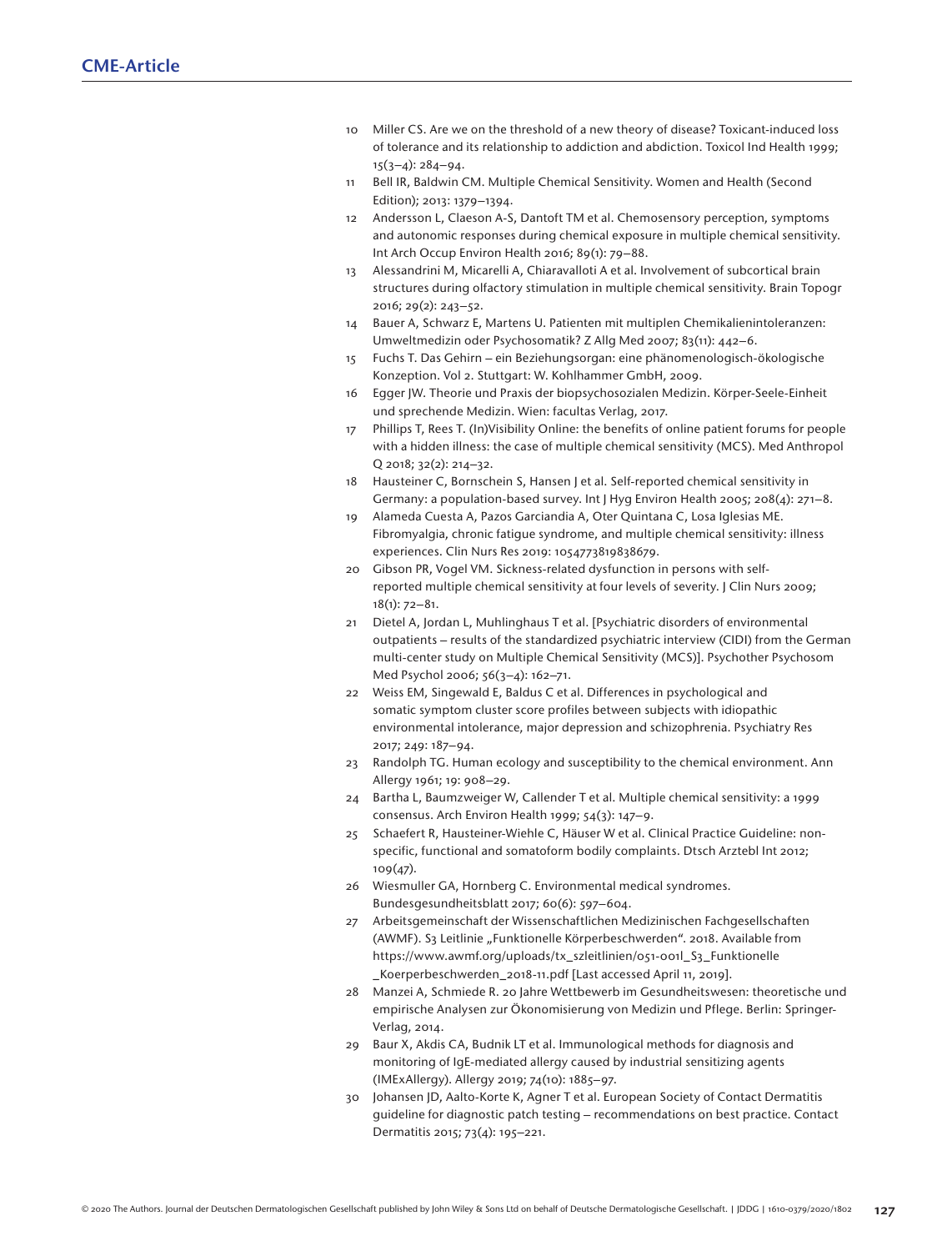- 31 Nasterlack M, Kraus T, Wrbitzky R. Multiple Chemical Sensitivity. Eine Darstellung des wissenschaftlichen Kenntnisstandes aus arbeitsmedizinischer und umweltmedizinischer Sicht. Dtsch Arztebl Int 2002; 99(38): A2472–A2583.
- 32 Bornschein S, Hausteiner C, Rommelt H et al. Double-blind placebo-controlled provocation study in patients with subjective Multiple Chemical Sensitivity (MCS) and matched control subjects. Clin Toxicol (Phila) 2008; 46(5): 443–9.
- 33 Bailer J, Rist F, Witthoft M, Paul C. Validation of a screening instrument for multiple chemical sensitivity (MCS): The chemical odor sensitivity scale (COSS). Psychother Psych Med 2004; 54(11): 396–404.
- 34 De Luca C, Raskovic D, Pacifico V et al. The search for reliable biomarkers of disease in multiple chemical sensitivity and other environmental intolerances. Int J Environ Res Public Health 2011; 8(7): 2770–97.
- 35 Greiner A, Drexler H. Unnecessary Investigations in Environmental Medicine A Retrospective Cohort Study. Dtsch Arztebl Int 2016; 113(46): 773–80.
- 36 Deutsches Institut für Medizinische Dokumentation und Information (DIMDI) im Auftrag des Bundesministeriums für Gesundheit (BMG) in Kooperation mit der Kassenärztlichen Bundesvereinigung (KVB). ICD-10-GM Version 2020 Alphabetisches Verzeichnis (Diagnosenthesaurus). Internationale statistische Klassifikation der Krankheitenund verwandter Gesundheitsprobleme, 10. Revision – German Modification – Version 2019.
- 37 Gibson PR, Elms AN-M, Ruding LA. Perceived treatment efficacy for conventional and alternative therapies reported by persons with multiple chemical sensitivity. Environmental Health Perspectives 2003; 111(12): 1498–504.
- 38 Schwenk M. Multiple Chemical Sensitivity (MCS) Scientific and health polity aspects. Laryngo Rhino Otol 2004; 83(11): 763–5.
- 39 Gibson PR, Elms ANM, Ruding LA. Perceived treatment efficacy for conventional and alternative therapies reported by persons with multiple chemical sensitivity. Environmental Health Perspectives 2003; 111(12): 1498–504.
- 40 Sampalli T, Berlasso E, Fox R, Petter M. A controlled study of the effect of a mindfulness-based stress reduction technique in women with multiple chemical sensitivity, chronic fatigue syndrome, and fibromyalgia. J Multidiscip Healthc 2009; 2: 53–9.
- 41 Hill H-U, Huber W, Müller KE. Multiple Chemikalien-Sensitivität (MCS): ein Krankheitsbild der chronischen Multisystemerkrankungen; umweltmedizinische, toxikologische und sozialpolitische Aspekte; ein Blick auf den aktuellen Forschungsstand. Düren: Shaker, 2008.
- 42 Alessandrini M, Micarelli A, Bruno E et al. Intranasal administration of hyaluronan as a further resource in olfactory performance in multiple chemical sensitivity syndrome. Int J Immunopathol Pharmacol 2013; 26(4): 1019–25.
- 43 Tran MTD, Skovbjerg S, Arendt-Nielsen L et al. A randomised, placebo-controlled trial of transcranial pulsed electromagnetic fields in patients with multiple chemical sensitivity. Acta Neuropsychiatrica 2016; 1–11.
- 44 Hausteiner C, Bornschein S, Nowak D, Henningsen P. Psychosomatic aspects of environmentally related illnesses. Psychotherapeut 2007; 52(5): 373–84.
- 45 Sattel H, Schaefert R, Hauser W et al. [Treatment of non-specific, functional and somatoform bodily complaints]. Dtsch Med Wochenschr 2014; 139(12): 602–7.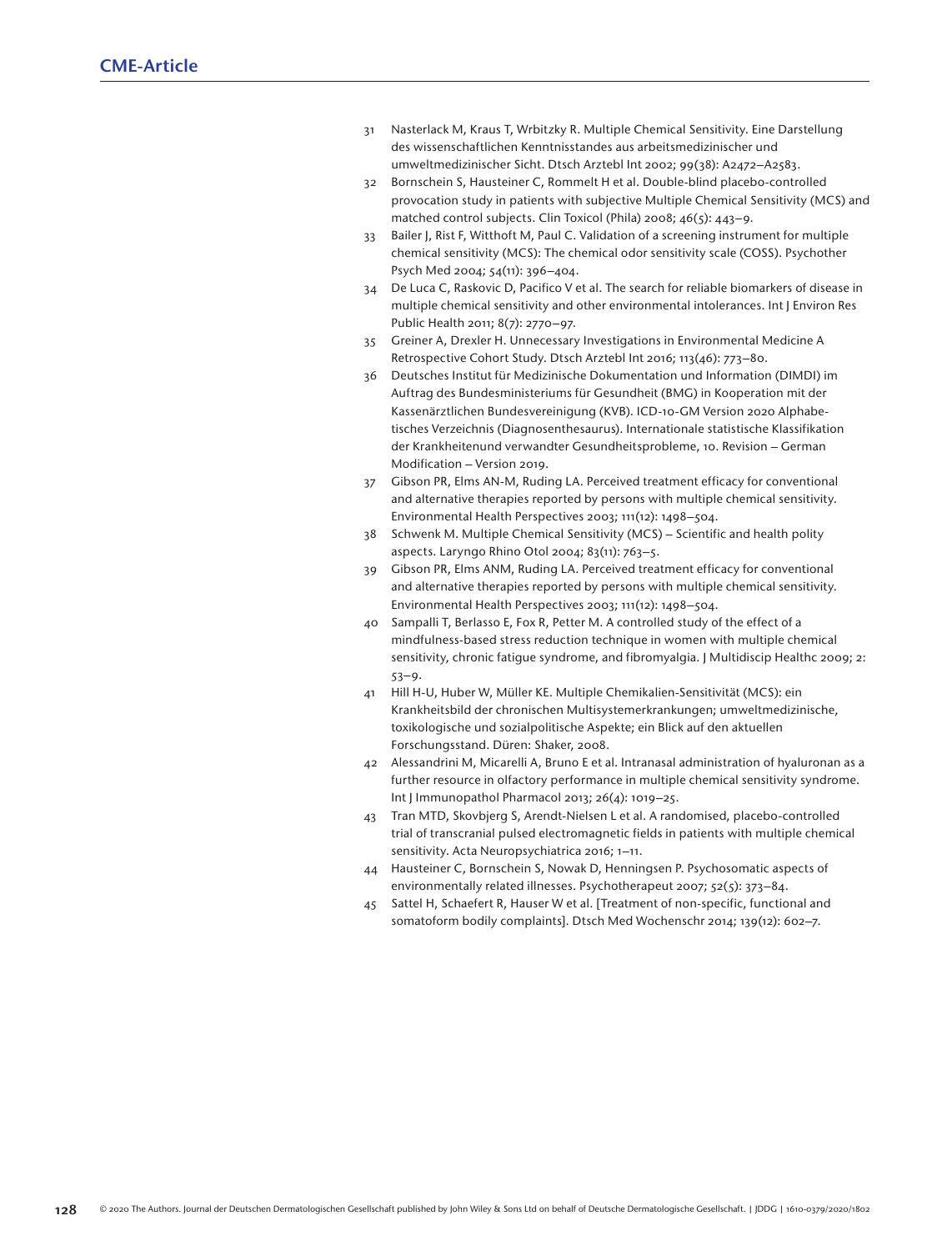# Lernerfolgskontrolle

1. Mögliche protektive Faktoren, die gegen einen schweren Krankheitsverlauf sprechen sind:

- 1. aktive Bewältigungsstrategien (zum Beispiel körperliches Training, positive Lebenseinstellung, Motivation für Psychotherapie)
- 2. deutlich reduzierte Funktionsfähigkeit; Arbeitsunfähigkeit > 4 Wochen, sozialer Rückzug
- 3. gelingende Behandler-Patient-Beziehung
- 4. biopsychosozialer, entkatastrophisierender Ansatz unter Vermeidung unnötiger Maßnahmen
- 5. dysfunktionale Gesundheits-/ Krankheitswahrnehmung
- a) Alle sind richtig.
- b) Es gibt keine protektiven Faktoren.
- c) Schwere Krankheitsverläufe sind immer zu erwarten, da es sich um eine chronische Krankheit handelt.
- d)  $1, 3, 5$  sind richtig.
- e)  $1, 3, 4$  sind richtig.
- 2. Welche Aussage zur

MCS-Symptomatik ist richtig? Symptom/e der MCS ist/sind …

- a) Symptome eines Organsystems.
- b) eine mehrtägige Verzögerung der Symptomatik nach geringer Exposition.
- c) eine positive Familienanamnese zu Anosmie.
- d) unspezifische Beschwerden bei Kontakt gegenüber verschiedenen Stoffen aus der Umwelt.
- eine Kontaktallergie zu einem Metall.
- 3. Welche Aussage zur Diagnostik von MCS ist richtig?
- a) MCS-Diagnostik sollte nur bei drohender Berufsunfähigkeit erfolgen.
- b) Nach einer gründlichen biopsychosozialen Anamnese kann in den meisten Fällen auf eine somatische Diagnostik verzichtet werden.
- c) Fremdanamnesen sind bei MCS schwerer zu gewichten als Eigenanamnesen.
- d) Die umfassende Umweltanalytik im Urin ist der Goldstandard in der Diagnosefindung.
- e) Die MCS-Diagnose ist eine Ausschlussdiagnose, für die es keine validierten Biomarker gibt.
- 4. Welche Aussage zu MCS ist richtig?
- a) Die Therapie der MCS-Symptomatik erfolgt ausschließlich durch die Dermatologie.
- b) Zur Behandlung von MCS sind vor allem chirurgische Kompetenzen notwendig.
- c) Eine aktiv unterstützende Grundhaltung hilft dabei, eine vertrauensvolle Beziehung mit MCS-Patient\*innen oder Menschen mit MCS aufzubauen.
- d) Anstatt kleinschrittige Ziele zu vereinbaren, sollte immer die vollständige Heilung von MCS im Vordergrund stehen.
- e) MCS ist eine Modekrankheit und muss deshalb nicht ernst genommen werden.

5. Welche Aussage zur Therapie von MCS ist richtig?

- a) Pharmakologische Therapie hat sich zur Behandlung der MCS als wirksam erwiesen.
- b) Die Therapie von MCS gestaltet sich für jeden Fall gleich.
- c) Betroffene fordern häufig psychotherapeutische Begleitung, obwohl diese nicht evidenzbasiert ist.
- d) Diagnosestellung und Therapie sollten erst nach interdisziplinärer Absprache erfolgen.
- e) Eine Vermeidungsstrategie wird als erste Therapieoption empfohlen.

#### 6. Welche Aussage zu MCS ist richtig?

- a) MCS ist keine Behinderung nach dem SGB IX.
- b) Rehabilitationsmaßnahmen können von den Krankenkassen übernommen werden.
- c) Eine sozialmedizinische Einbindung ist nur bei zusätzlicher Komorbidität sinnvoll.
- d) Eine (teil-)stationäre Behandlung ist bei einer chronischen Erkrankung wie der MCS nicht indiziert.
- e) Eine chemikalienarme Umgebung ist ungünstig, da wiederholte Provokation die Reizschwelle erhöht.

### 7. Welche Aussage zu

- MCS-Patienten ist **falsch**?
- a) Die geschätzte Prävalenz von diagnostizierten MCS-Fällen in Deutschland beträgt circa 0,5 %.
- b) Eine MCS kann auch bei Betroffenen ohne Kenntnis über die initial auslösende Exposition diagnostiziert werden.
- c) Fragebögen sind nicht zur Diagnostik von MCS geeignet.
- d) MCS-Patient\*innen haben selten Kontakt zu multiplen Ärzt\*innen, sondern gehen direkt in entsprechende Umweltambulanzen.
- e) MCS-Patient\*innen präsentieren sich häufig mit polymorpher Symptomatik.

### 8. Welche Aussage ist zu MCS ist **falsch**?

- a) MCS ist eine Berufserkrankung.
- b) Es wird kontrovers diskutiert, ob MCS nach ICD-10 als T78.4 oder F45.0 zu kodieren ist.
- c) MCS wird von den gesetzlichen Krankenkassen anerkannt.
- d) MCS steht für multiple Chemikaliensensibilität und wird mit "idiopathischer Umwelttoleranz" beziehungsweise Idiopathic Environmental Illness (IEI) synonym verwendet.